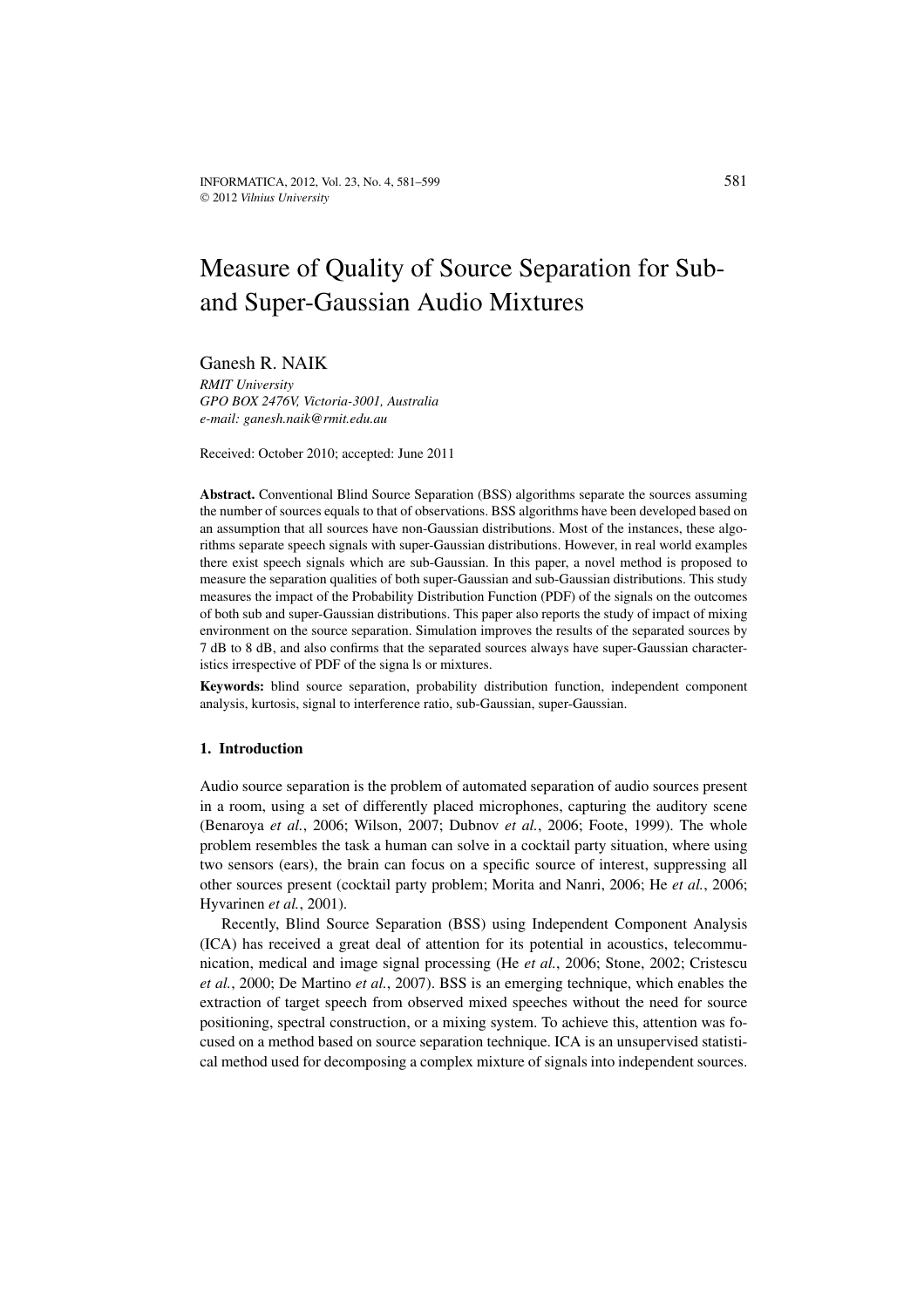ICA's main focus is finding underlying components that are statistically independent from multivariate statistical data (Hyvarinen *et al.*, 2001; Bell and Sejnowski, 1997).

ICA is being used routinely to separate signals from different independent and nearly non-Gaussian sources. The applications of this include defence, surveillance, security, communication and entertainment. In the recent past, many researchers have studied the impact and quality of the sub- and super-Gaussian sources (Blaschke and Wiskott, 2003; Eriksson and Koivunen, 2004; Zarzoso *et al.*, 2006; Zarzoso and Nandi, 2002). While the assumption of independence is important for the success of ICA, the impact of Probability Distribution Function (PDF) of the sources has not yet been considered in detail. The other issue is the impact of the mixing environment on the quality of separation of the sources. In order to generate the hidden observations well, the probability density of the source has to be estimated with accuracy. Additionally, the density estimate of the source plays a significant role in the performance of the learning rule of the ICA algorithm. To make the source separation more effective for security and surveillance, there is need to determine the reliability of the use of ICA for obtaining the separated signals.

This research attempts to determine the answers for the following questions:

- What is the difference in the quality of separation for signals with different distribution functions?
- What is the impact of the mixing matrix on the separation of sources?
- Does the probability distribution of the signals remain the same after separation using ICA?
- Does the quality of the separated sources improves using ICA?

In this paper, a novel method for estimating the quality of audio mixtures with both super- and sub-Gaussian distributions is proposed. The proposed method also compares the source separation performance of the various BSS algorithms commonly used in literature.

#### **2. Non-Gaussianity and Independence**

There are several measures of non-Gaussianity that can be used. The classical one is Kurtosis value or fourth order cummulant. This value is zero, negative and positive for Gaussian, sub-Gaussian and super-Gaussian data respectively. The absolute value of Kurtosis is used frequently since it will be either zero or positive and will reach its maximum value when the signal is independent. Furthermore, Gaussianity also implies the degree of randomness of a signal and is related to information content of a signal. The less random signal (more structured signal) carries less information than the random one and vice versa. Gaussian signal is the most random signal among other signals and therefore it has the potential for the largest possible information content. According to central limit theorem the distribution of a sum of independent signals with arbitrary distributions tends toward a Gaussian distribution under certain conditions. The sum of two independent signals usually has a distribution that is closer to Gaussian than distribution of the two original signals. Thus a Gaussian signal can be considered as a linear combination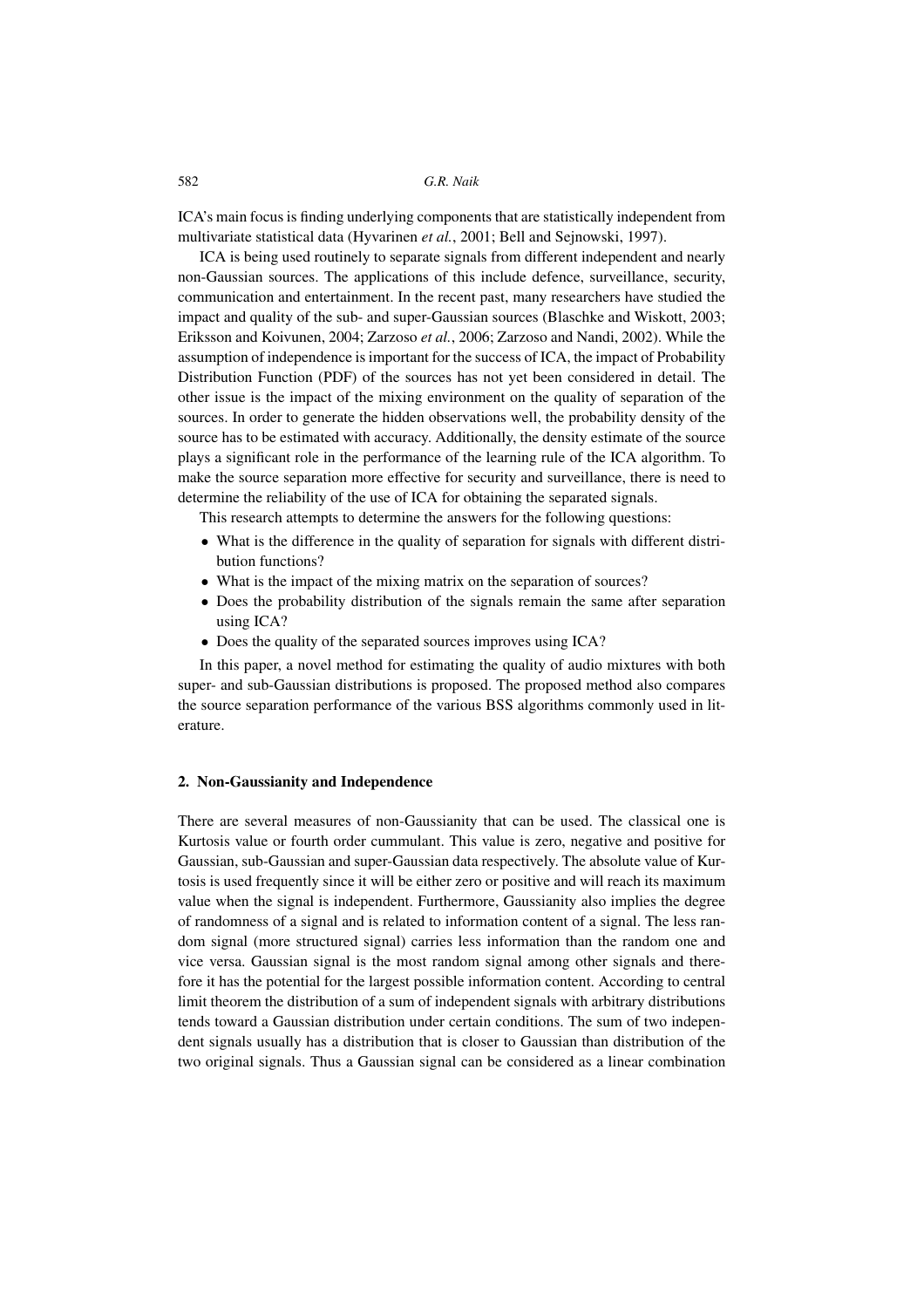of many independent signals. This also explains that separation of independent signals from their mixtures can be achieved by finding a transformation that yields non-Gaussian distributions (Hyvärinen, 1999; Bell and Sejnowski, 1995; Cichocki and Amari, 2002).

Non-Gaussianity is an important and essential principle in ICA estimation. To use non-Gaussianity in ICA estimation, there needs to be quantitative measure of non-Gaussianity of a signal. Before using any measures of non-Gaussianity, the signals should be normalised (Cichocki and Amari, 2002; Lee, 1998). Some of the commonly used measures are kurtosis and entropy measures. Kurtosis is used as one of the measures in this paper, which is explained next.

#### 2.1. *Kurtosis*

Kurtosis is the classical method of measuring non-Gaussianity. When data is preprocessed to have unit variance, kurtosis is equal to the fourth moment of the data. The kurtosis of signal (s), denoted by  $kurt(s)$ , is defined by

$$
kurt(s) = E\{s^4\} - 3(E\{s^4\})^2.
$$
 (1)

This is a basic definition of kurtosis using higher order (fourth order) cumulant, this simplification is based on the assumption that the signal has zero mean. To simplify things, we can further assume that (*s*) has been normalised so that its variance is equal to one:  $E\{s^2\} = 1$ . Hence (1) can be further simplified to

$$
kurt(s) = E\{s^4\} - 3.\tag{2}
$$

(2) illustrates that kurtosis is a nomralised form of the fourth moment  $E{s^4} = 1$ . For Gaussian signal,  $E{s^4} = 3(E{s^4})^2$  and hence its kurtosis is zero. For most non-Gaussian signals, the kurtosis is nonzero. Kurtosis can be both positive or negative. Random variables that have positive kurtosis are called as *super-Gaussian*, and those with negative kurtosis are called as *sub-Gaussian*. Non-Gaussianity is measured using the absolute value of kurtosis or the square of kurtosis.

Kurtosis has been widely used as a measure of non-Gaussianity in ICA and related fields because of its computational simplicity. Theoretically, it has a linearity property such that

$$
kurt(s_1 \pm s_2) = kurt(s_1) \pm kurt(s_2),
$$
\n<sup>(3)</sup>

and

$$
kurt(\alpha s_1) = \alpha^4 kurt(s_1),\tag{4}
$$

where  $\alpha$  is a constant. Computationally kurtosis can be calculated using the fourth moment of the sample data, by keeping the variance of the signal constant (Lee *et al.*, 1999; Lipeika, 2010; Peric *et al.*, 2010). Kurtosis is extremely simple to calculate, however, it is very sensitive to outliers in the data set (Pham *et al.*, 1992; Svecko *et al.*, 2010).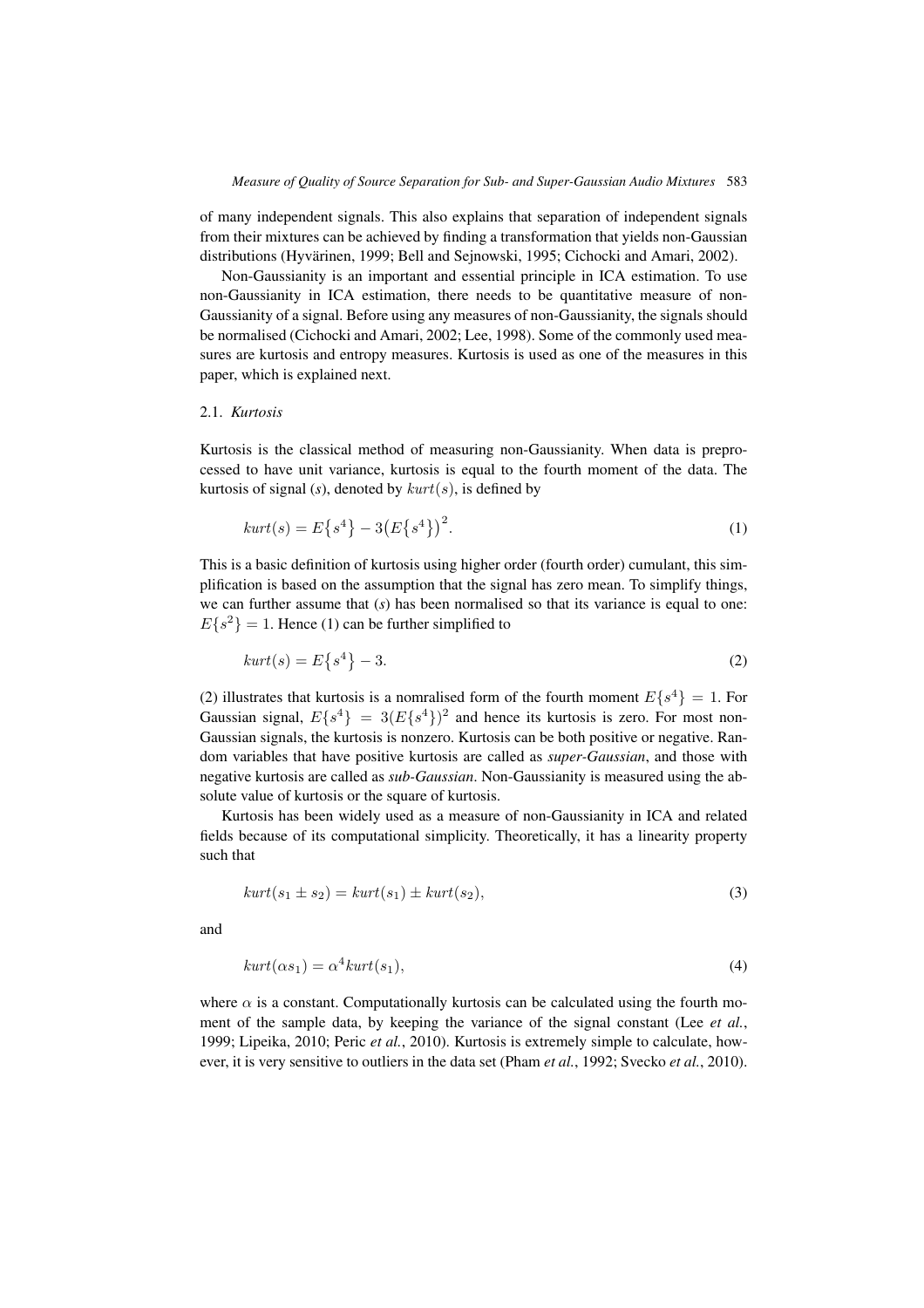#### 2.2. *Sub- and Super-Gaussian Sources*

There are actually two types of non-Gaussian signals. The two non-Gaussian signals are known by various terms, such as super-Gaussian and sub-Gaussian or equivalently known as "platy kurtotic" and "lepto kurtotic" respectively. sub- and super-Gaussian density are represented using different forms. For a sub-Gaussian density, a symmetrical form in [4] is adopted as follows

$$
p(u_i) = \frac{1}{2} (N(\mu, \sigma^2) + N(-\mu, \sigma^2)),
$$
\n(5)

where  $(N(\mu, \sigma^2))$  is the normal density with mean  $\mu$  and variance  $\sigma^2$ . In this paper, a sub-Gaussian density with  $\mu = 1$  and  $\sigma^2 = 1$  is used.

• Super-Gaussian Sources

For the super-Gaussian density of speech signal, the Laplacian density can be represented as follows

$$
p(u_i) = \frac{1}{\sqrt{2}\sigma} e^{-\frac{\sqrt{2}|\mu_i|}{\sigma}},
$$
\n(6)

if the PDF of sub- and super-Gaussian functions are determined as of (5) and (6), respectively. The non-linear function  $\varphi(\mu_i)$  can be represented as

$$
\varphi(\mu_i; k_i) = \begin{cases} \sqrt{2} \text{sign}(u_i) & \text{for } k_i = 1; \quad \text{super-Gaussian,} \\ \mu_i - \tanh(\mu_i) & \text{for } k_i = -1; \quad \text{sub-Gaussian,} \end{cases}
$$
(7)

where sign ( $\mu_i$ ) gives 1 when  $\mu_i$  is positive and −1 when  $\mu_i$  is negative. Hence, the nonlinearity function is represented as  $\varphi(\mu_i; k_i)$  where  $k_i$  is 1 for super-Gaussian function and  $-1$  for sub-Gaussian function. The switching condition for  $k_i$  between the suband super-Gaussian distributions is determined according to the sign of the kurtosis of estimated source ( $\mu_i$ ;  $k_i$ ) = 1 for positive kurtosis and  $k_i = -1$  for negative kurtosis.

A signal with super-Gaussian probability distribution function (PDF) has most of its values clustered around zero. A speech signal is a typical example for a super-Gaussian source. Figure 1 shows a typical super-Gaussian source (speech signals). From the figure it is also evident that the super-Gaussian signals have PDFs that are more peaky than that of a Gaussian signals.

The signals with sub-Gaussian pdf has a wide distributed function, which is illustrated in Fig. 2. A saw-tooth signal, polyphonic music signal and white noise signals are typical sub-Gaussian sources (Cristescu *et al.*, 2000). The sub-Gaussian signals have PDFs that are less peaky than that of a Gaussian signals.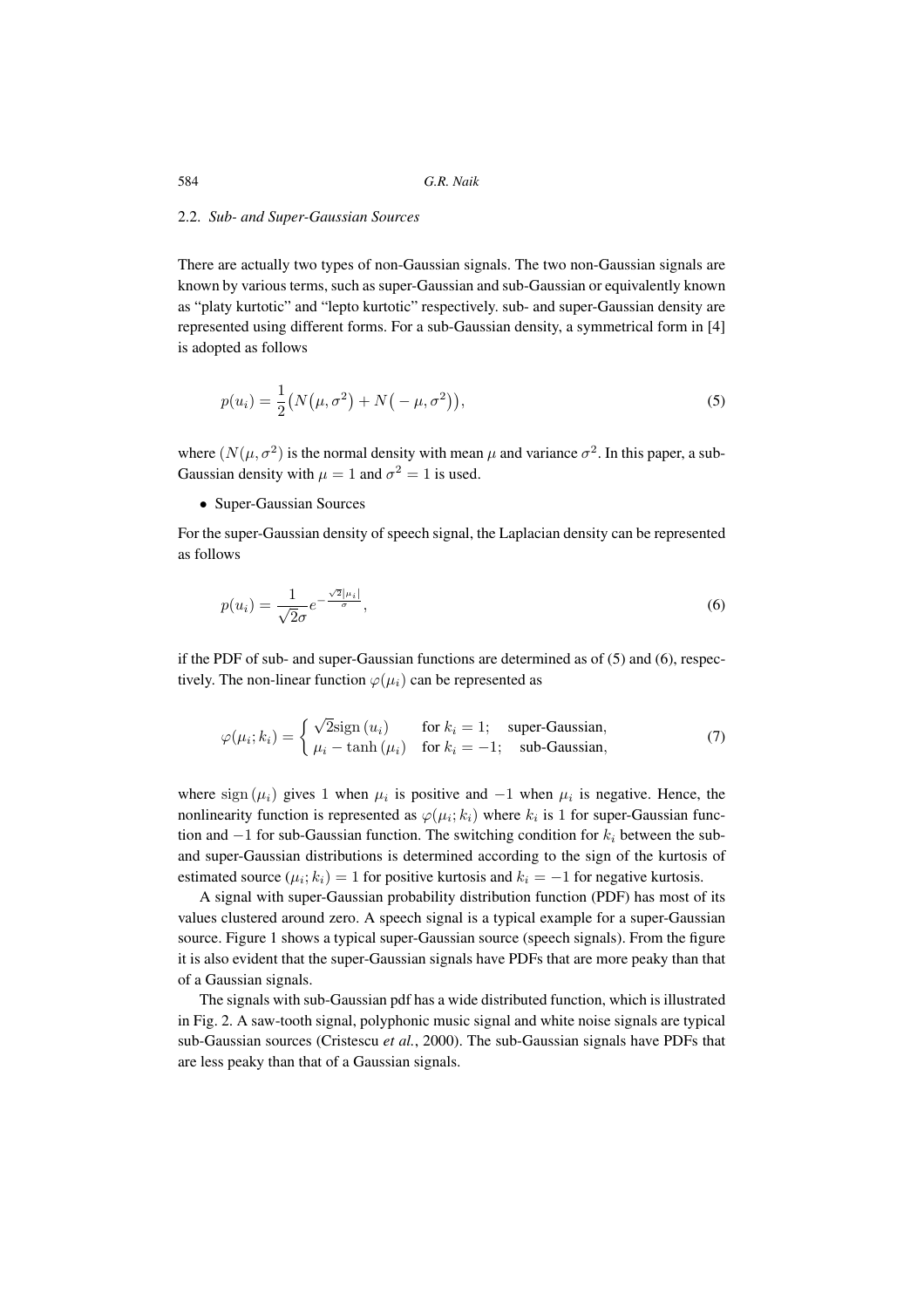

Fig. 1. Pdf of super-Gaussian (speech) signal.



Fig. 2. Pdf of sub-Gaussian signal.

#### **3. Independent Component Analysis**

Independent Component Analysis is a new statistical technique that aims at transforming an input vector into a signal space in which the signals are statistically independent (Hyvarinen *et al.*, 2001; Jang and Lee, 2003; Lee *et al.*, 2000).

ICA assumes the mixing process as linear, so it can be expressed as:

$$
x(t) = As(t),\tag{8}
$$

where  $x = [x_1(t), x_2(t),..., x_n(t)]$  are the recordings,  $s = [s_1(t), s_2(t),..., s_n(t)]^T$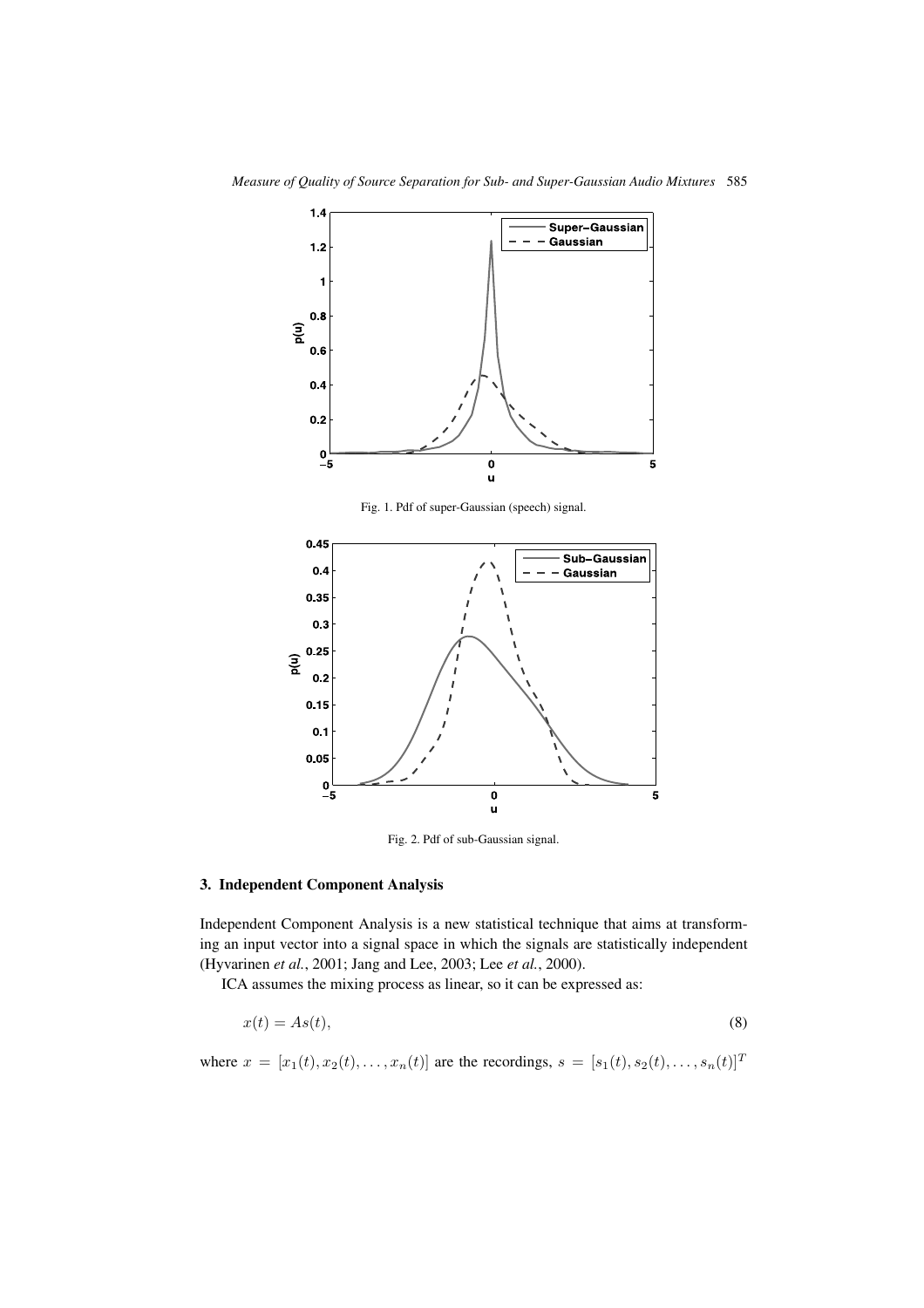

Fig. 3. Independent component analysis (ICA) block diagram.  $s(t)$  are the sources.  $x(t)$  are the recordings,  $\hat{s}(t)$  are the estimated sources A is mixing matrix and W is un-mixing matrix.

are the original signals, and A is the  $n \times n$  mixing matrix. This mixing matrix and each of the original signals are unknown. To separate the recordings to the original signals, an ICA algorithm performs a search of the un-mixing matrix  $W$  by which observations can be linearly translated to form Independent output components so that:

$$
s(t) = Wx(t) = WAs(t),\tag{9}
$$

for this purpose, ICA relies strongly on the statistical independence of the sources s. The block diagram approach of ICA for source separation is shown in Fig. 3. The ICA technique iteratively estimates the un-mixing matrix using the maximisation of independence of the un-mixed signals as the cost function. Signals are statistically independent if the joint probability density of those components can be expressed as a multiplication of their marginal probability density. It is important to observe the distinction between independence and uncorrelatedness, since decorrelation can always be performed by transforming the signals with a whitening matrix to get the identity covariance matrix. Independent signals are always uncorrelated but uncorrelated signals are not always independent. But in case of Gaussian signals, uncorrelatedness implies independence. Transforming of a Gaussian signal with any orthogonal un-mixing matrix or transform results in another Gaussian signal, and thus the original signals cannot be separated. Hence Gaussian signals are forbidden for ICA. Thus the key of independent component estimation is measuring the non-Gaussianity of the signals (Cardoso, 1998).

There exist many ICA methods which uses Higher order and Second order statistics for separating the sources. In this paper, the detailed ICA algorithms employed are FastICA, Joint Approximate Diagonalization of Eigen-matrices (JADE), SOBI (Second Order Blind Identification) and Second Order Non-stationary source Separation (SONS). One of the reasons for this choice is the large number of successful applications in various fields of data mining, particularly audio signal processing (Benaroya *et al.*, 2006; Wilson,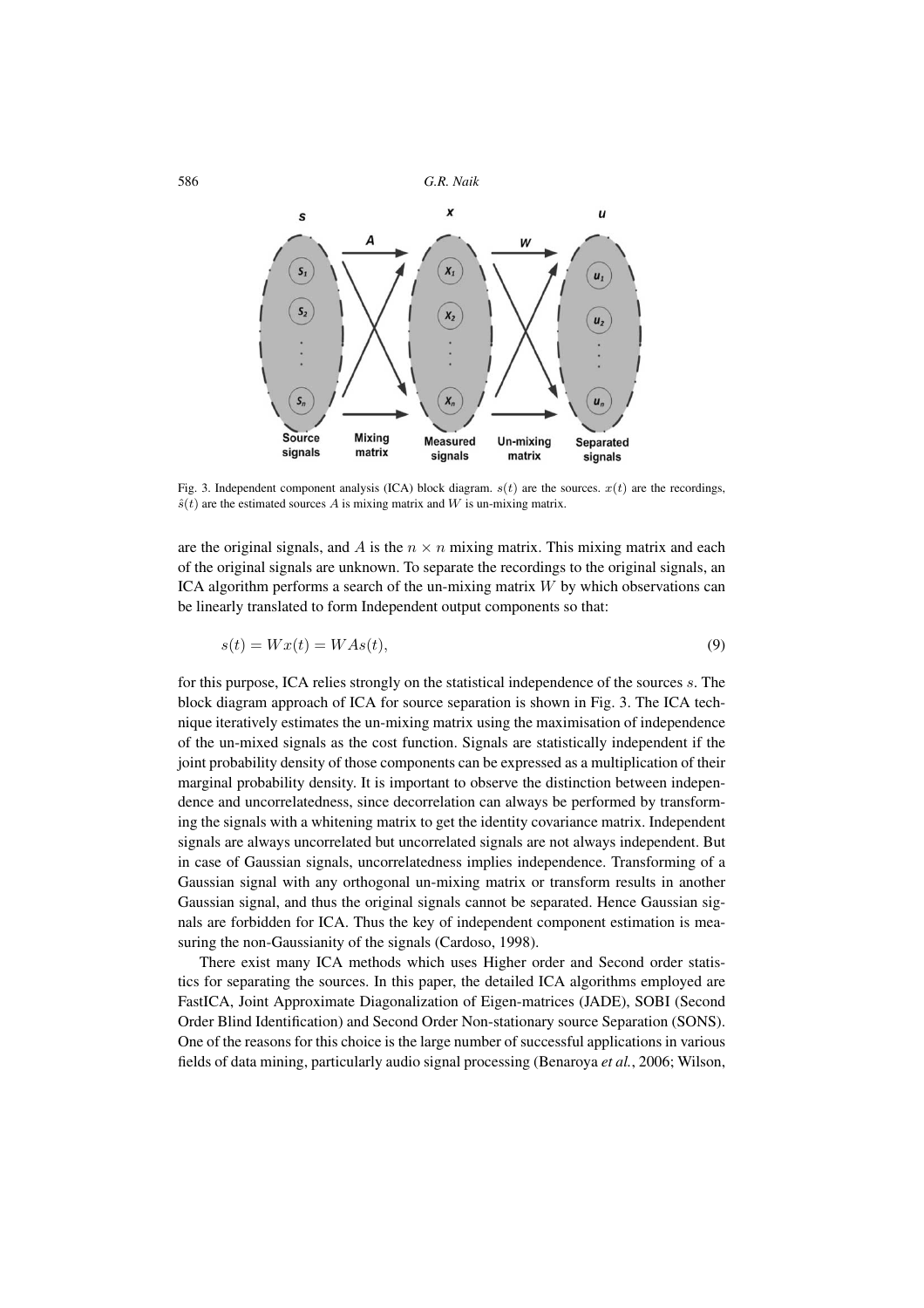2007; Morita and Nanri, 2006). The other factors are the broad availability of the algorithms and the diversity in the way the source are estimated. The brief explanation of these methods are explained next.

• FastICA

FastICA is a fixed point ICA algorithm that employs higher order statistics for the recovery of independent sources. FastICA has two algorithmic methods available for the estimation of the unmixing matrix: one is the symmetric approach and the other is the deflationary approach where independent components are estimated one by one like in projection pursuit. The FastICA algorithm extracts independent components by separately maximizing the Negentropy  $J(y)$  of each mixture FastICA uses simple estimates of Negentropy based on the maximum entropy principle, which requires the use of appropriate nonlinearities for the learning rule of the neural network (Hyvärinen and Oja, 1997; Hyvarinen *et al.*, 2001; Hyvärinen, 1999).

• JADE

The JADE is an algorithm based on the joint diagonalization of cumulant matrices under the assumption that the sources have non-Gaussian distributions. After whitening and possible dimension reduction, a set of matrices obtained from Eigen matrices of the fourth-order cumulant tensor is approximately diagonalized with a single orthogonal transformation (Cardoso and A. Souloumiac, 1996; Joho and Rahbar, 2003; Moreau, 2002; Ziehe *et al.*, 2004).

## • SOBI

The SOBI (Belouchrani *et al.*, 2002, 1993; Molgedey and Schuster, 1994) takes advantage of the temporal structure in the observed data. SOBI exploits the time structure of the data for source extraction. Moreover, SOBI relies only on stationary second order statistics that are based on a simultaneous diagonalization of a set of covariance matrices for the computation of an estimate of the unmixing matrix. The basis of the SOBI algorithm is a set of time-lagged covariance matrices. To estimate the sources a joint diagonalisation of the time-lagged covariance matrices is performed similar to the JADE algorithm.

## • SONS

The SONS algorithm is used to perform both ICA (for arbitrary distributed non-stationary sources with temporal structures) and BSS (for colored sources with different spectra), depending on the time delays, the number of time windows, and the size of each window (Choi, 2002; Saylani *et al.*, 2009).

The successful separation of the original signals is dependent on the fulfilment of these conditions (Hyvarinen *et al.*, 2001).

- The sources must be statistically independent.
- The sources must have non Gaussian distributions.
- The number of available recordings must be at least the same as the number of the independent sources.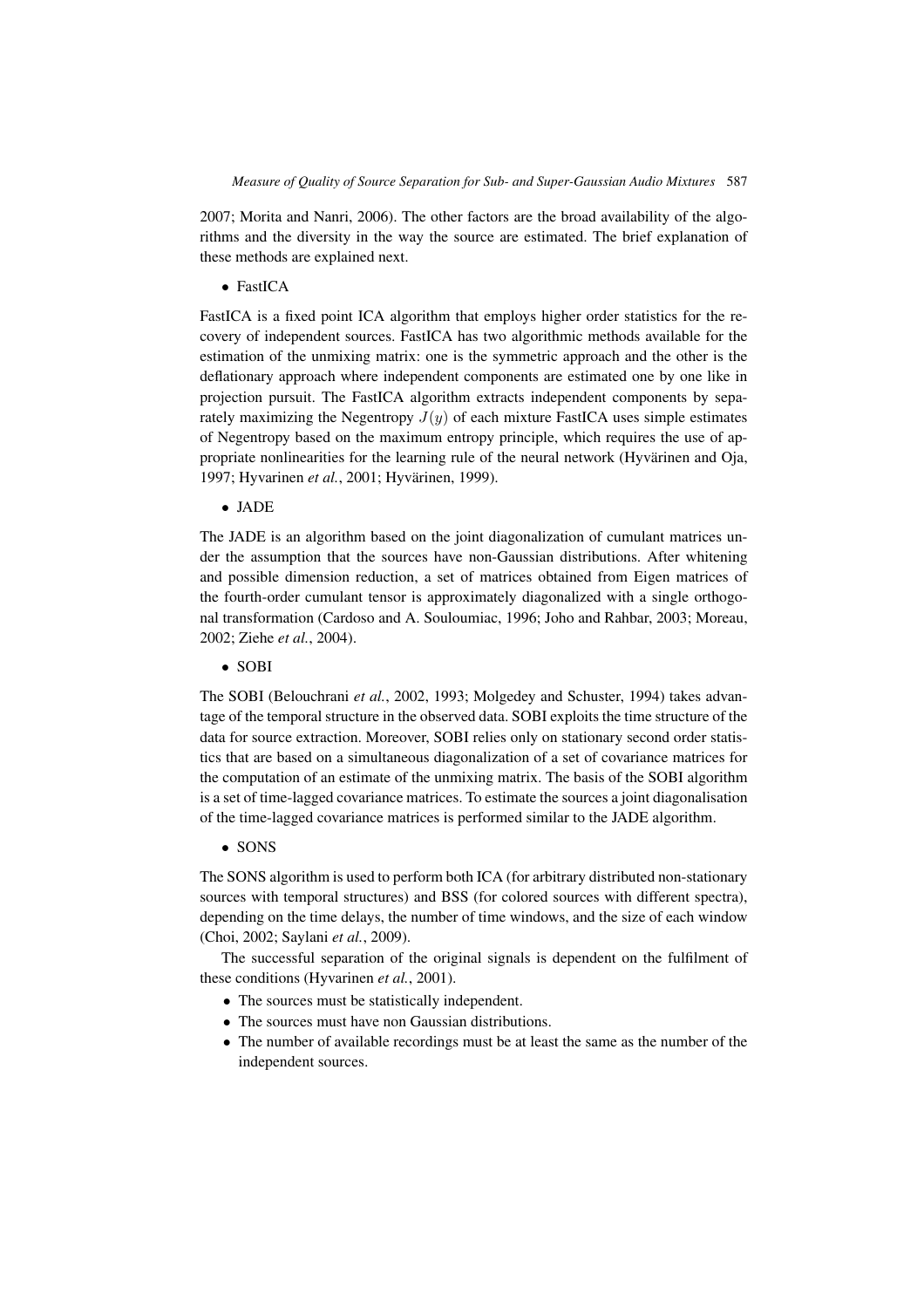- The recorded signals must be (approximately) linear combination of the independent sources and
- There should be no (little) noise common to the sources and there should be no (minimal) delay between the signals of the different sources in the recordings.

While ICA has demonstrated success in the ability to separate signals, the output of ICA suffers from the following ambiguities:

- The order of the independent components cannot be fixed and this may change for each estimate.
- The amplitude and sign of the independent components cannot be determined. While the relative amplitude within each signal is correctly estimated, relative amplitude between different signals cannot be estimated using ICA.

In most application such as the cocktail party problem, these are not serious problems. The supervisor is able to identify the different sources and determine the quality of the separation by listening to the sounds. To summarise from the above, the signals that can be separated need to be non-Gaussian and independent. For the purpose of applying ICA to audio recordings, there is a need to determine the conditions under which these signals can be considered as independent and non-Gaussian.

#### **4. Experiment**

The experiments are conducted to evaluate the performance of the sub and super-Gaussian audio mixtures. For this purpose, four recordings of speech,  $s_1$ ,  $s_2$ ,  $s_3$  and  $s_4$  are recorded. The strength of the recording corresponded to 42 dB. The recordings are made in an office environment using lapel microphones. Each recording is of average length 10 to 15 seconds, and sampled at 44,100 samples/second. The distance between the speaker and the microphone is kept very close to circumvent multi paths for each emitted source signal. The speaker read a short passage from a book. The recordings are played back to colleagues and it is found that each of the observers could easily understand what is being said by the speaker.

The experiments are evaluated in 3 steps.

- The first step is mixing the various audio sources with different mixing matrices and to separate them using both second order and higher order ICA methods.
- The second step is using these separated signals to measure quality of separation using SIR and
- The last step is to estimate the quality of the sources using the Kurtosis values and also measure the PDF of the sources.

As a first step, computer simulations are conducted to perform the source separation in sub-Gaussian and super-Gaussian mixing conditions. For this four different sub-Gaussian signals and super-Gaussian signals are considered and are shown in Fig. 4. Four different sub-Gaussian (Polyphonic music) and super-Gaussian signals (Speech signals) are mixed using randomly generated sub-Gaussian and super-Gaussian mixing matrices. One of the examples of the mixing matrices used in this research is shown in Table 1. The PDF of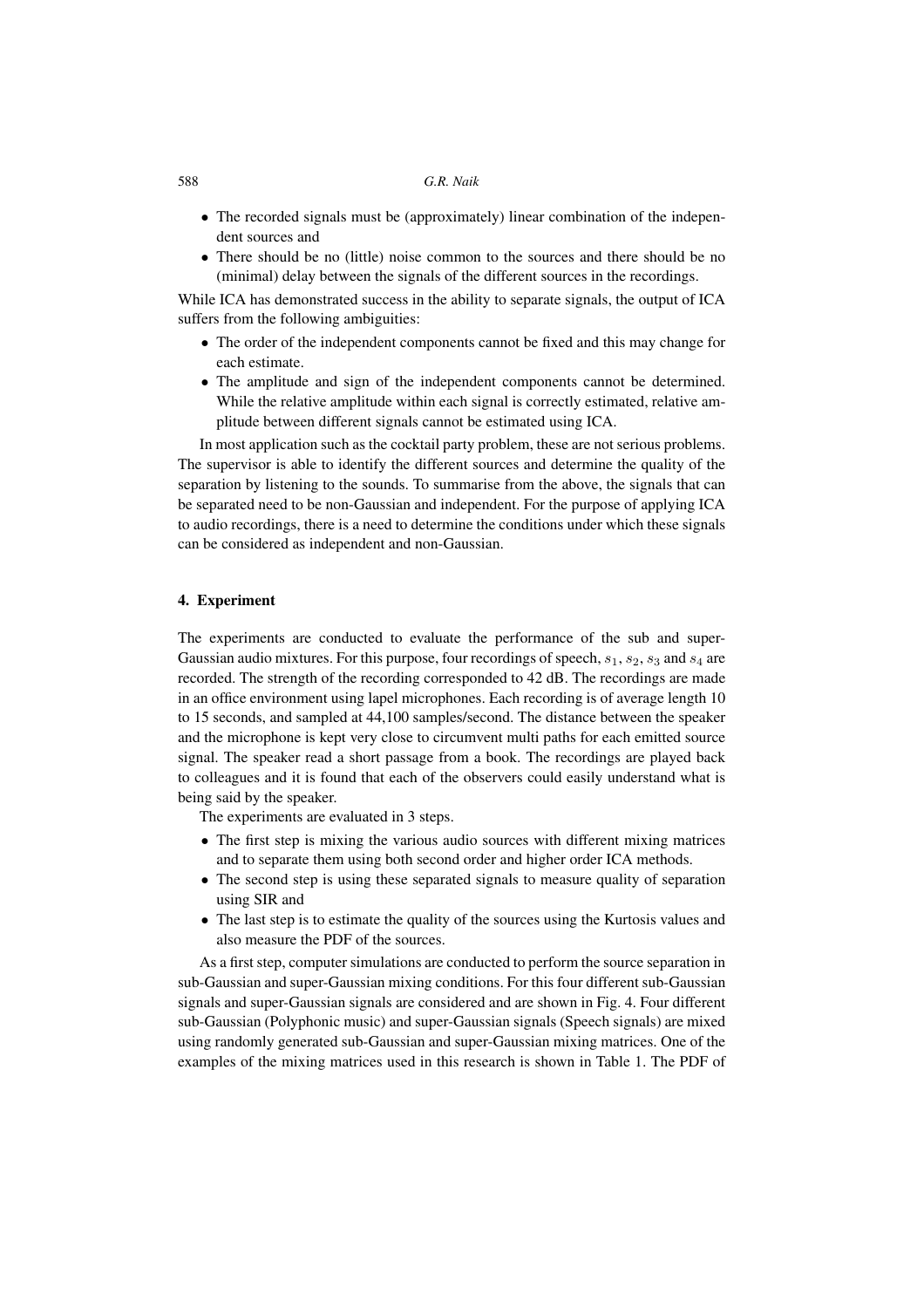

Fig. 4. PDF of sub- and super-Gaussian sources.

| Table 1                                                                 |
|-------------------------------------------------------------------------|
| Sub-Gaussian and super-Gaussian mixing matrices used for the experiment |

| Sub-Gaussian mixing matrix |                              |  |                                                                                                                                     |                                                                                                                                                                                                              | Super-Gaussian mixing matrix |        |        |  |
|----------------------------|------------------------------|--|-------------------------------------------------------------------------------------------------------------------------------------|--------------------------------------------------------------------------------------------------------------------------------------------------------------------------------------------------------------|------------------------------|--------|--------|--|
|                            | $-1.0000$ $-1.0000$ $1.0000$ |  | $-1.0000$ $-1.0000$ $1.0000$ $-1.0000$<br>$-0.5250$ $-3.4057$ $0.1582$ $-2.6094$<br>1.0000<br>$2.2949$ $-1.1210$ $0.8096$ $-3.9043$ | $\left( \begin{array}{ccc} 0.0790 & 0.0309 & 0.0049 & 0.0012 \ 0.0111 & 0.0444 & 0.1000 & 0.1778 \end{array} \right)$<br>$\big  0.0309$<br>$\begin{pmatrix} 0.3568 & 0.2420 & 0.1494 & 0.0790 \end{pmatrix}$ | 0.2086                       | 0.0000 | 0.0790 |  |
|                            |                              |  |                                                                                                                                     |                                                                                                                                                                                                              |                              |        |        |  |

the signals and mixing matrices are plotted every time to confirm the validity of the suband super-Gaussian sources. The PDF distribution of the sub- and super-Gaussian mixing matrices are shown in Fig. 5.

Four independent audio recordings  $s_1$ ,  $s_2$ ,  $s_3$  and  $s_4$  are mixed in the following way:

- sub-Gaussian source  $+$  sub-Gaussian mixing matrix,
- $\bullet$  sub-Gaussian source  $+$  super-Gaussian mixing matrix,
- super-Gaussian source  $+$  sub-Gaussian mixing matrix,
- super-Gaussian source  $+$  super-Gaussian mixing matrix.

The entire mixing process can be expressed in the vectors and matrix form as:

$$
x_1 = a_{11}s_1 + a_{12}s_2 + a_{13}s_3 + a_{14}s_4,
$$
  
\n
$$
x_2 = a_{21}s_1 + a_{22}s_2 + a_{23}s_3 + a_{24}s_4,
$$
  
\n
$$
x_3 = a_{31}s_1 + a_{32}s_2 + a_{33}s_3 + a_{34}s_4,
$$
  
\n
$$
x_4 = a_{41}s_1 + a_{42}s_2 + a_{43}s_3 + a_{44}s_4.
$$
\n(10)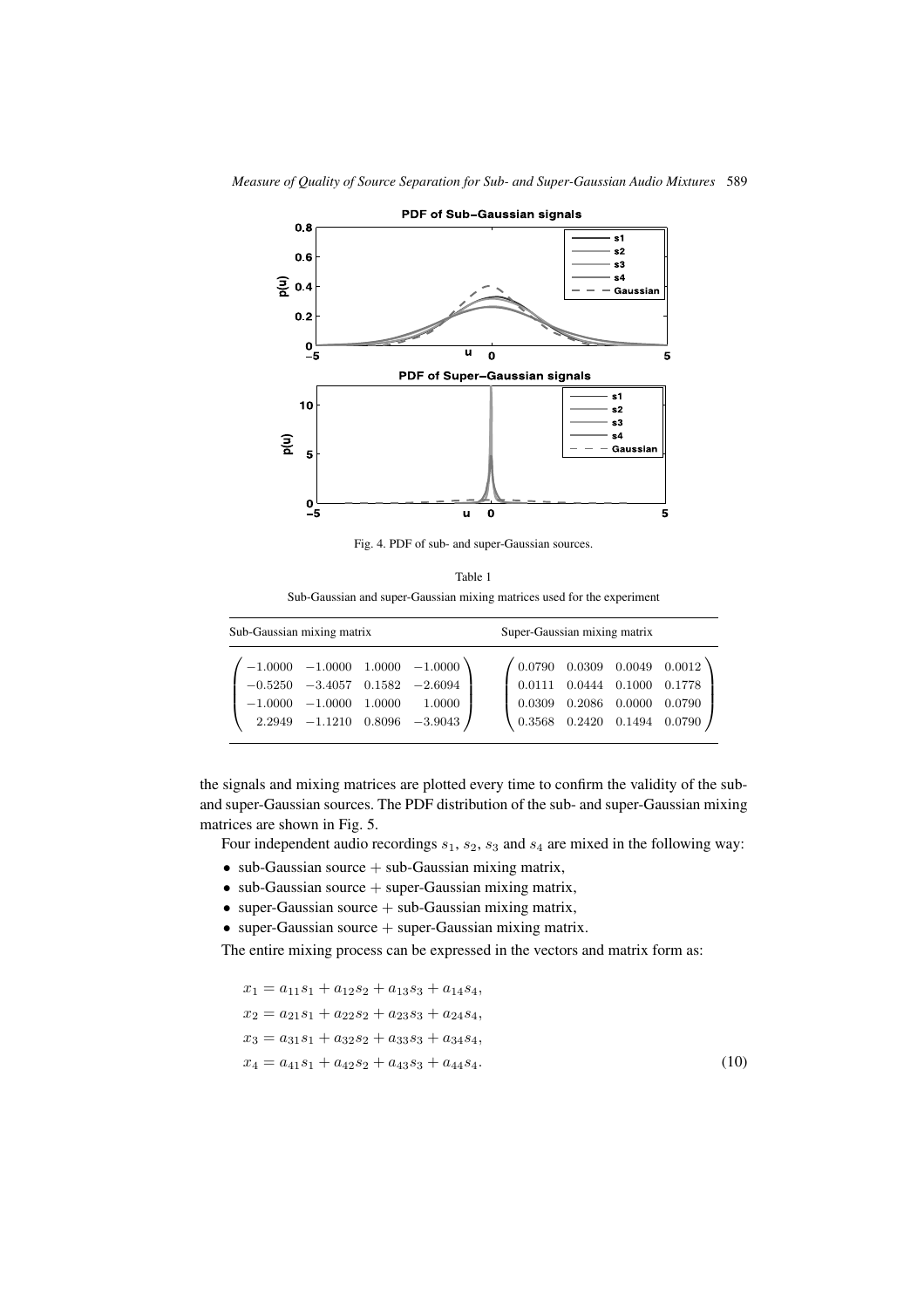590 *G.R. Naik*



Fig. 5. PDF of sub- and super-Gaussian mixing matrices.

$$
\begin{pmatrix} x_1 \\ x_2 \\ x_3 \\ x_4 \end{pmatrix} = \begin{pmatrix} a_{11} & a_{12} & a_{13} & a_{14} \\ a_{21} & a_{22} & a_{23} & a_{24} \\ a_{31} & a_{32} & a_{33} & a_{34} \\ a_{41} & a_{42} & a_{43} & a_{44} \end{pmatrix} \begin{pmatrix} s_1 \\ s_2 \\ s_3 \\ s_4 \end{pmatrix}.
$$

An example of the mixed signal in sub- and super-Gaussian environment are shown in Fig. 6. The similar experiments are repeated for all the four above mentioned mixing process.

#### 4.1. *Data Analysis*

Quality of the source separation can be measured using different performance indices such as:

- signal to Noise Ratio (SNR);
- signal to Distortion Ratio (SDR);
- signal to Artefacts Ratio (SAR) and
- signal to Interference Ratio (SIR).

In bio signal and audio applications, SIR is found to be a popular tool to measure the quality separation (Cichocki and Amari, 2002).

Signal to Interference Ratio is the ratio of the power of the wanted signal to the total residue power of the unwanted signals. This performance index could be used for fullrank or non-full rank analysis (Cichocki and Amari, 2002). To determine the efficacy of using SIR for an application, the authors have studied the quality of separation on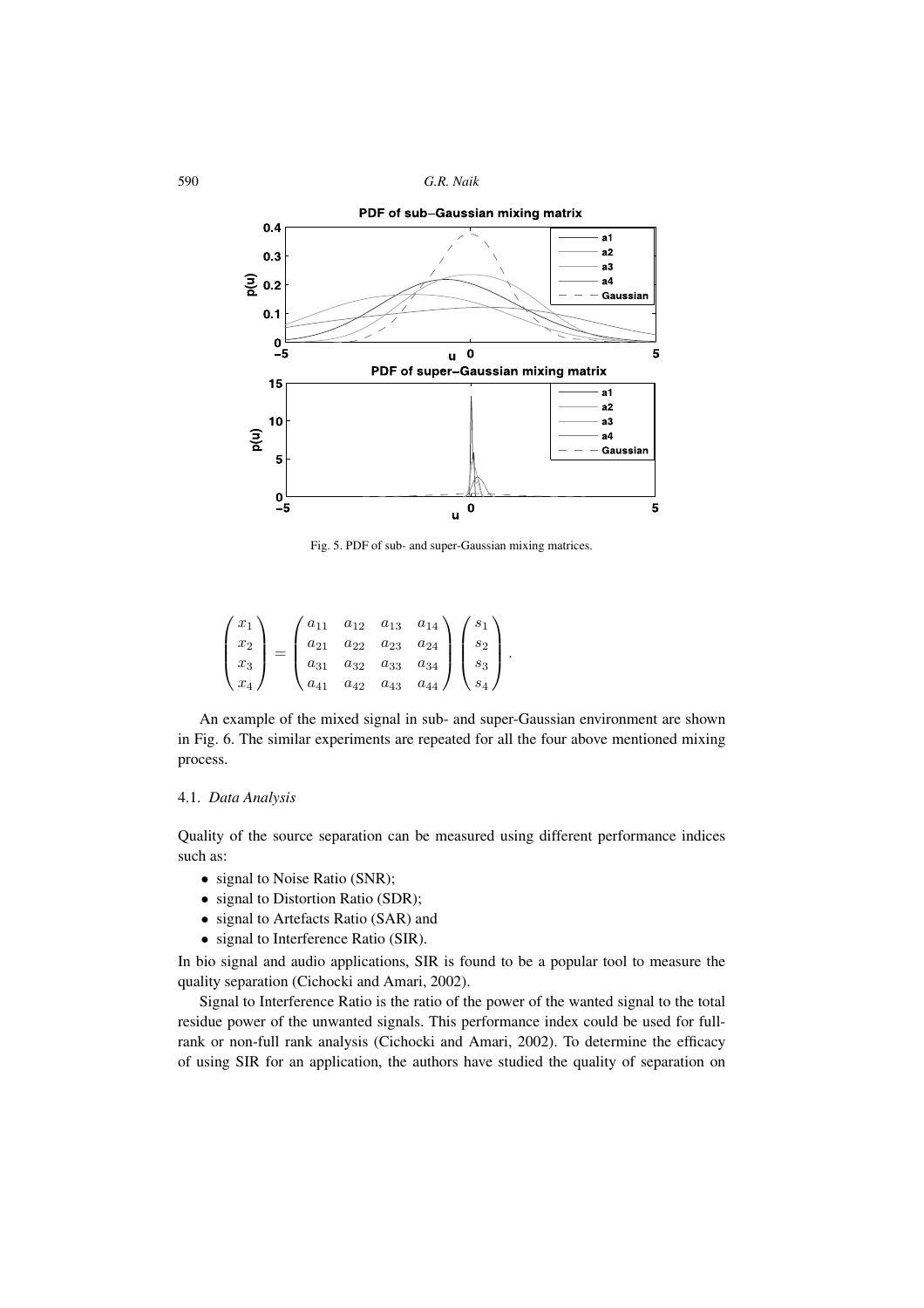

Fig. 6. Examples of PDF of sub- and super-Gaussian mixed signals.

synthetically mixed data where the original source signals  $s_j$  ( $j = 1, \ldots, N$ ), the mixing matrix A, the observations  $x_i$   $(i = 1, \ldots, M)$ , the estimated separation matrix W, and the estimated source signals  $y_j$   $(j = 1, \ldots, N)$  are all available. For real world problems, we have no access to the original signals  $s_i$  and the mixing matrix A. In this scenario the computation of the  $SIR_{est}$  would be the SIR for real world data. Taking into account that the global transfer function of the mixing-separating system can be defined as  $G = W*A$ , one can formulate the SIR of the estimated signals as

$$
SIR = SIR_{est} = 10 \log \frac{E\{(g_{jj} * s_j)^2\}}{E\{(\sum_{k=1, k \neq j}^{N} (g_{jk} * s_k)^2\}}.
$$
\n(11)

The mixed signals in sub- and super-Gaussian conditions are separated using four different ICA methods. For higher ICA methods FastICA and JADE are used, and for the Second order ICA methods SOBI and SONS ICA algorithms are used. There are a number of parameters available that can be tuned in order to optimize the performances of both higher and second order ICA algorithms. For this study, FastICA is using a tangent hyperbolic as its non-linearity instead of the default third order polynomial, which is not found to be a robust parameter, because it is only recommended when there are no outliers. In the case of JADE, all default parameters are used. On the other hand, SOBI and SONS have only the number of temporal delays as adjustable parameters (Tang, 2005). Hence for SONS and SOBI source separation, the default value of 50 delays ranging from 4 ms to 200 ms variations of the parameter between 2 and 250 delays (Naeem, 2009).

The kurtosis and SIR values are computed for each separated sources using the equation (2) and (11) respectively.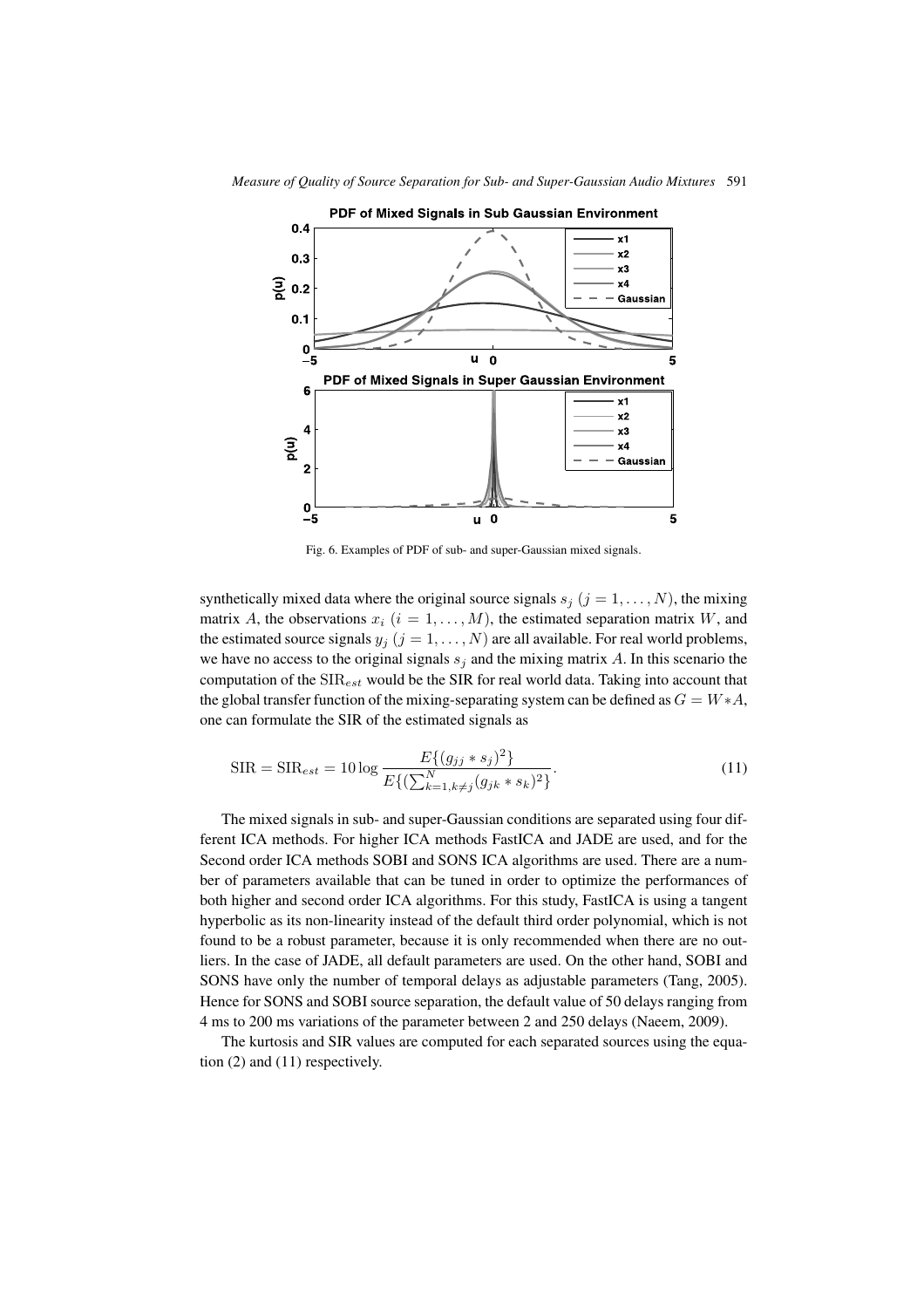#### Table 2

Overall ICA separated results for sub-Gaussian and super-Gaussian sources using SIR

| Sub-Gaussian<br>sources | Super-Gaussian<br>sources | Sub-Gaussian<br>mixing matrix | Super-Gaussian<br>mixing matrix | <b>SIR</b><br>(dB) | Kurtosis |
|-------------------------|---------------------------|-------------------------------|---------------------------------|--------------------|----------|
| X                       |                           | X                             |                                 | 13                 | 2.0067   |
| X                       |                           |                               | X                               | 15                 | 5.0845   |
|                         | X                         | X                             |                                 | 20                 | 8.5845   |
|                         | X                         |                               | X                               | 26                 | 12.4867  |

Table 3

Overall Kurtosis results for sub-Gaussian and super-Gaussian sources, mixing matrices and mixtures

| Kurtosis               | Sub-Gaussian    |                  | Super-Gaussian   |                  |                   |                    |                   |                    |
|------------------------|-----------------|------------------|------------------|------------------|-------------------|--------------------|-------------------|--------------------|
|                        | FastICA         | <b>JADE</b>      | <b>SOBI</b>      | <b>SONS</b>      | FastICA           | <b>JADE</b>        | <b>SOBI</b>       | <b>SONS</b>        |
| Mixed<br>matrices      | $-1.6667$       | $-1.7583$        | $-2.0000$        | $-1.2719$        | 1.9333            | 1.7211             | 2.0077            | 1.6705             |
| Source<br>signals      | $-8.3952$       | $-10.4959$       | $-11.5782$       | $-6.0666$        | 12.3952           | 10.4959            | 10.5782           | 4.0666             |
| Separated              | 4.6438          | 5.6044           | 3.5063           | 3.492            | 11.7766           | 13.6044            | 11.8955           | 13.516             |
| signals                | 5.6879          | 4.6475           | 3.9081           | 3.467            | 12.068            | 5.6475             | 4.9431            | 5.502              |
| $(s_1, s_2, s_3, s_4)$ | 4.6271<br>6.658 | 4.4692<br>3.9323 | 3.0739<br>3.5224 | 3.5573<br>4.2988 | 13.5031<br>5.6049 | 11.4692<br>12.9323 | 11.135<br>11.8952 | 11.5573<br>11.4029 |



PDF of ICA separated Sub-Gaussian signals

Fig. 7. Examples of PDF of ICA separated sub- and super-Gaussian signals.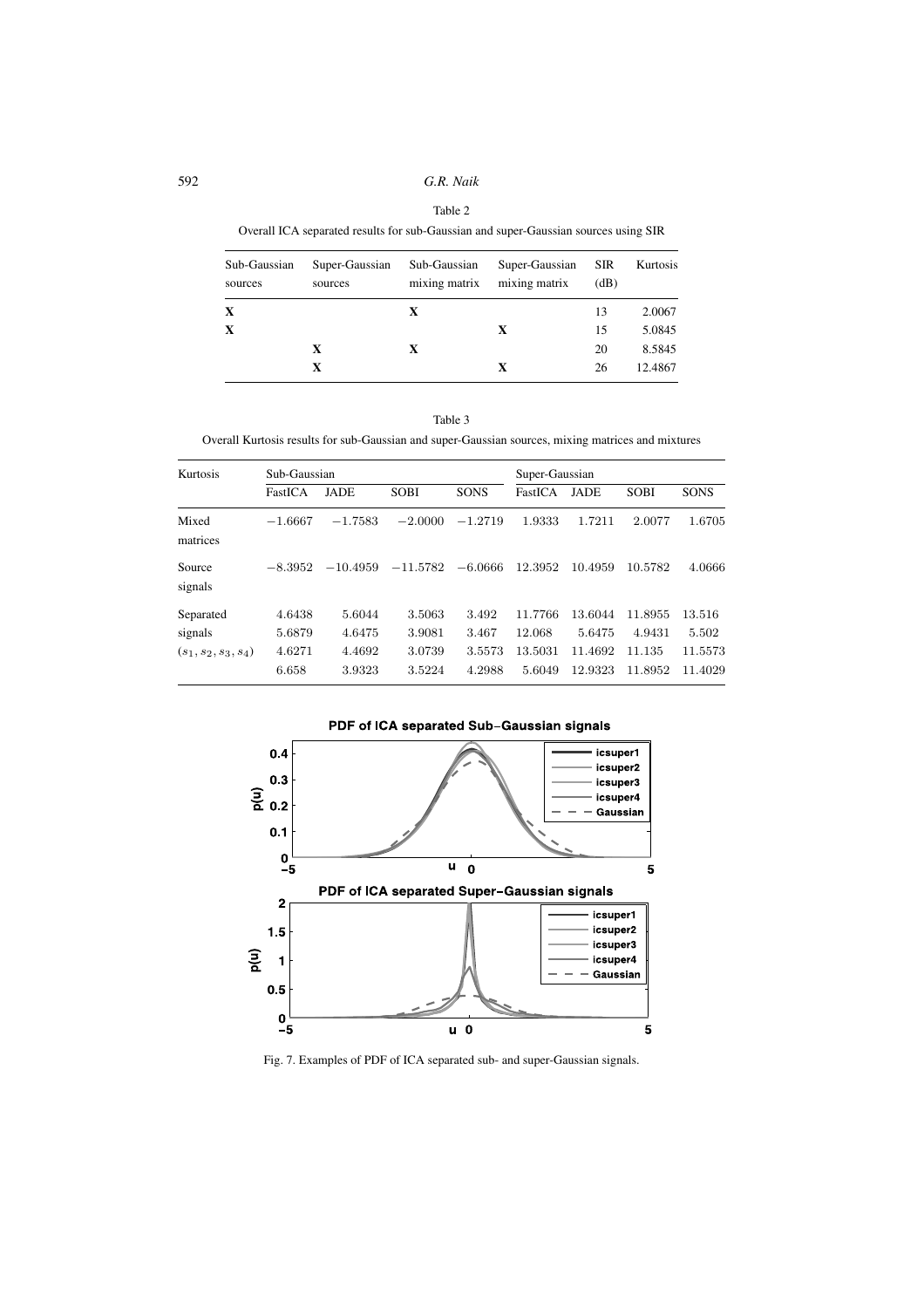

Fig. 8. PDF of ICA separated sub-Gaussian signals.



Fig. 9. PDF of ICA separated super-Gaussian signals.

## **5. Results and Observations**

The overall SIR results for four different categories have been tabulated in Table 2. Figs. 7, 8, 9 and 10 represents the PDF of the separated source in sub- and super-Gaussian mixing environment. From the results, it is observed that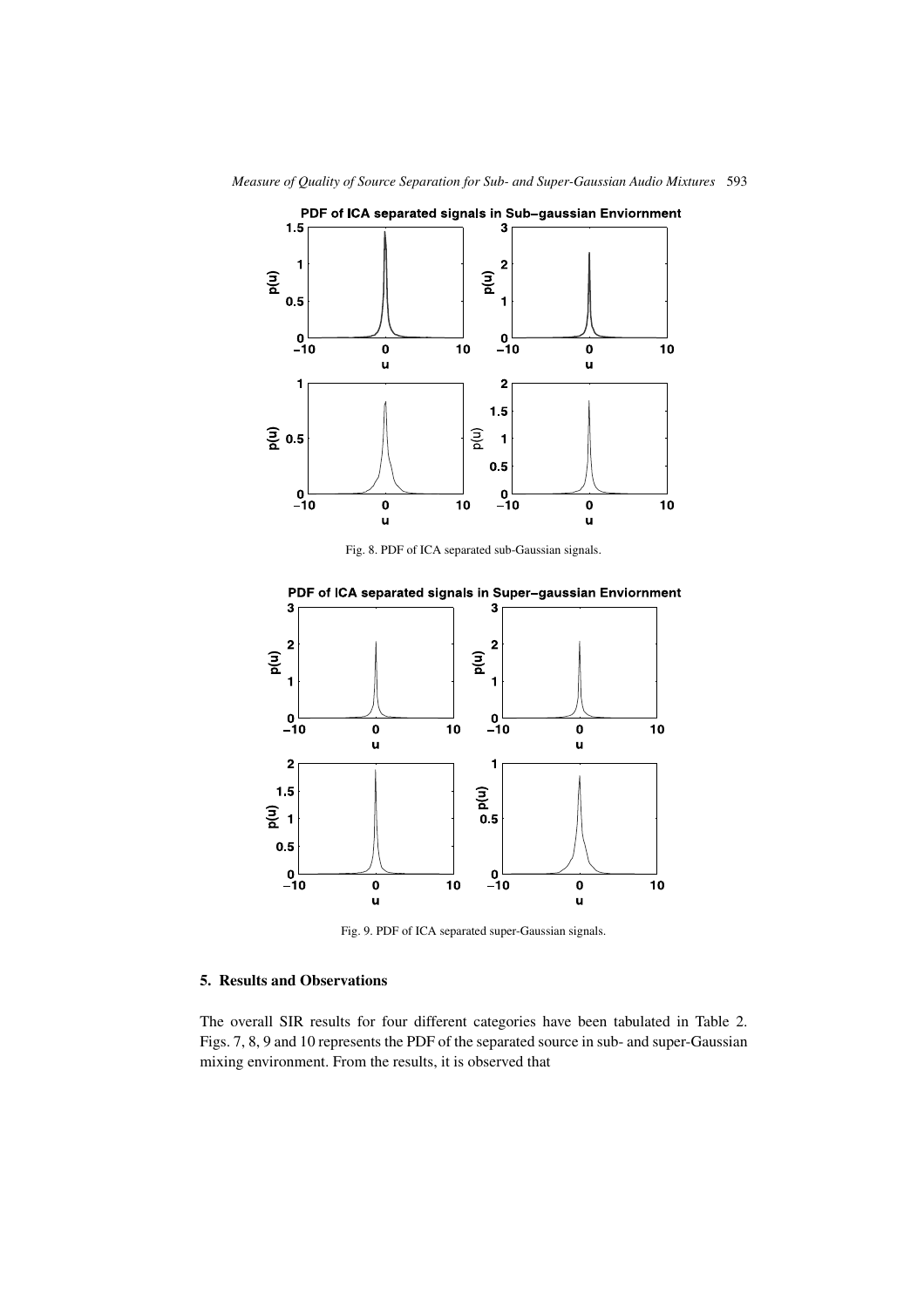

Fig. 10. PDF of ICA separated sub- and super-Gaussian signals together.



Fig. 11. Overall SIR results in dB. The four categories are mentioned first one as source and the second one as mixing matrix Eg:  $sub + super$ .

- Kurtosis value is always positive, which indicates that after the source separation using ICA algorithms, all separated sources remains as super-Gaussian (refer Tables 2, 3, Figs. 7, 8, 9 and 10).
- The SIR value increases from sub-Gaussian mixtures (sub-source+sub-matrix and sub-source + super-matrix), to super-Gaussian mixtures (super-source+sub-matrix and super-source  $+$  super-matrix) by 6 dB to 7 dB (average) (refer Table 1 and Fig. 11).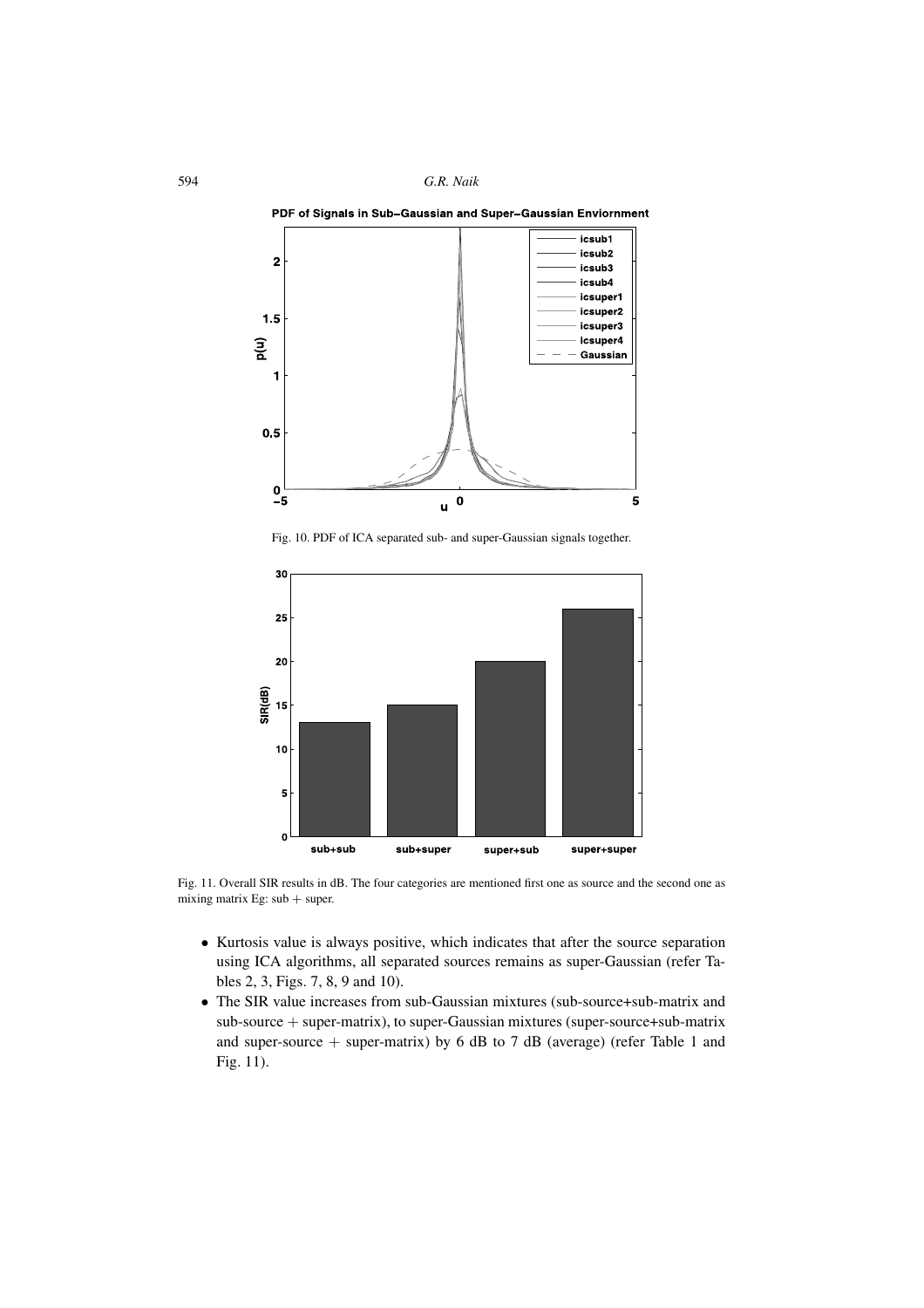*Measure of Quality of Source Separation for Sub- and Super-Gaussian Audio Mixtures* 595

| <b>SIR</b>       | Sub-Gaussian     |              |                  |             | Super-Gaussian   |              |                  |             |
|------------------|------------------|--------------|------------------|-------------|------------------|--------------|------------------|-------------|
|                  | Higher order ICA |              | Second order ICA |             | Higher order ICA |              | Second order ICA |             |
|                  | FastICA          | <b>FJADE</b> | <b>SOBI</b>      | <b>SONS</b> | FastICA          | <b>FJADE</b> | <b>SOBI</b>      | <b>SONS</b> |
| SIR <sub>1</sub> | 21.5603          | 19.2111      | 12.4887          | 13.4902     | 26.2026          | 26.2111      | 20.5035          | 20.9429     |
| SIR <sub>2</sub> | 20.5489          | 20.4629      | 12.2583          | 13.0029     | 25.7222          | 26.4629      | 21.1294          | 21.0907     |
| SIR <sub>3</sub> | 20.1011          | 19.594       | 13.2532          | 13.8534     | 26.5337          | 25.594       | 20.212           | 20.9274     |
| SIR4             | 21.2085          | 20.6837      | 13.259           | 14.1995     | 26.6956          | 26.6837      | 20.8032          | 21.5251     |
| <b>SIR</b>       | 20.8547          | 19.9879      | 12.8148          | 13.6365     | 26.2885          | 26.2379      | 20.6621          | 21.1215     |

Table 4 Overall SIR results for sub-Gaussian and super-Gaussian sources



Fig. 12. Overall SIR results in dB. The first class of results showing the sub-Gaussian separated sources and the second class of figure showing the super-Gaussian sources.

- The SIR value increases from 16.83 dB (average) to 23.58 dB (average) from sub-Gaussian to super-Gaussian mixtures (refer Table 4 and Fig. 12).
- The Higher order ICA methods showed significant improvement in the source separation (13.32 dB to 20.42 dB for sub-Gaussian and 20.89 dB to 26.26 dB for super-Gaussian), as compared to second order ICA methods (refer Table 4, Fig. 12).

Theoretically, higher order ICA should be useful in quite all applications as standard PCA, second order ICA and even beyond. The results of second order ICA are not impressive. This is due to the fact that in second order ICA there are no assumptions w.r.t. the non-Gaussianity of the sources. The method uses the fact that a signal containing harmonic series plus noise lies in a linear (signal) subspace, spanned by the dominant Eigen values of its correlation matrix.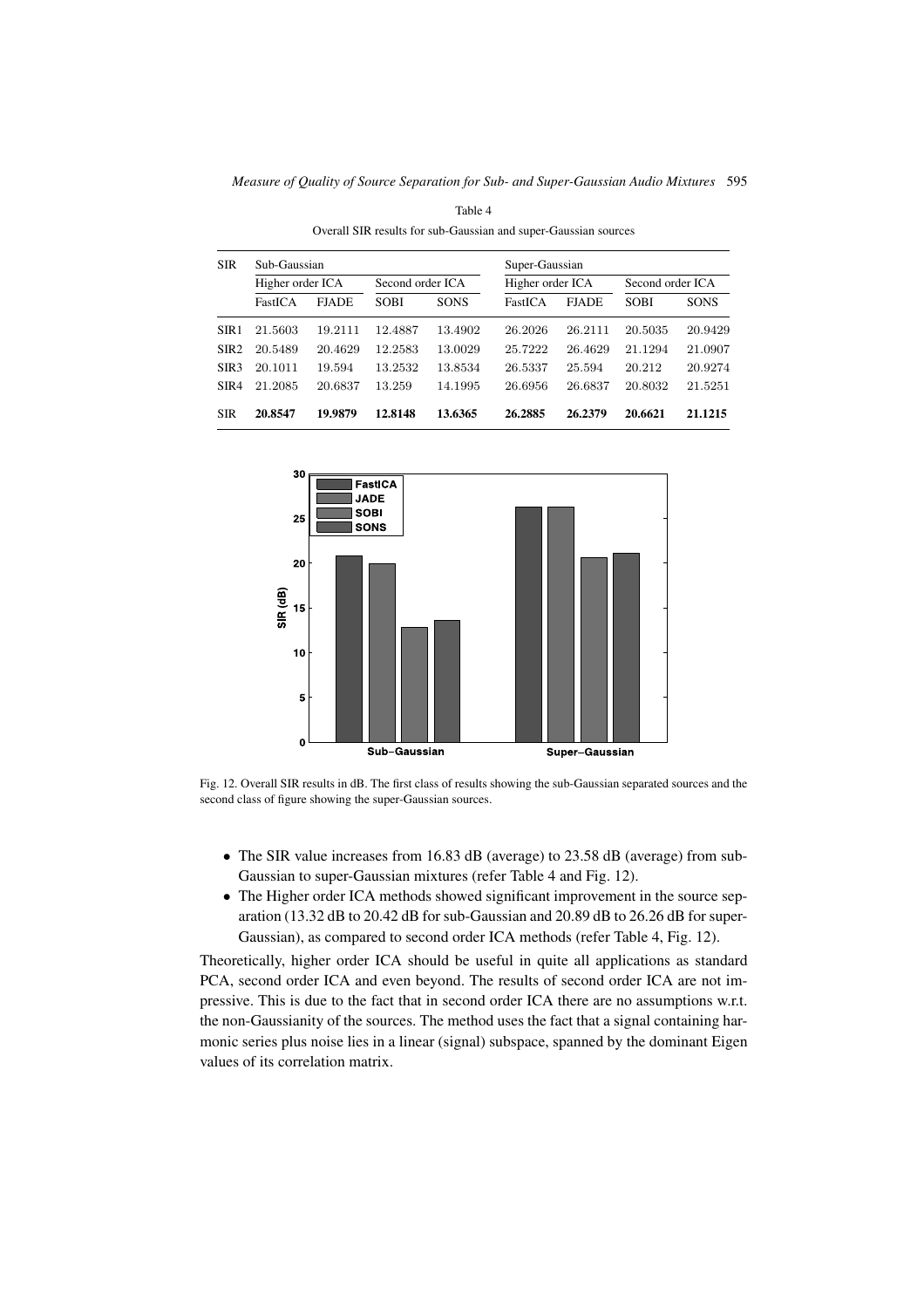## **6. Discussions and Conclusion**

In this paper, we study the performance of four major classes of algorithms for spatial ICA, namely, maximization of non-Gaussianity, joint diagonalization of cross- cumulant matrices and second-order correlation-based methods. We compare how different ICA algorithms estimate audio mixtures in sub-Gaussian and super-Gaussian conditions. The results demonstrate that the ICA algorithms using higher-order statistical information prove to be quite consistent for audio data analysis. FastICA and JADE both yield reliable results, with each having its strengths in specific areas. On the other hand, SOBI and SONS, algorithms using second-order statistics, does not perform reliably for sub- and super-Gaussian audio mixtures.

FastICA and JADE, which all implicitly or explicitly use higher-order statistics, yield results that are consistent with each other. Among the ICA algorithms that are tested, FastICA yielded results with the highest SIR values, and SOBI yielded the lowest. FastICA maximizes the non-Gaussianity of estimated components and, thus, provides a global measure of separation, whereas SOBI uses the second-order correlation-based methods to estimate components. Using FastICA as a reference with which to compare the other algorithms proved to be reasonable since, visually, it is seen that FastICA yields results that appear to be the best. We found that FastICA performed slightly better than JADE due to higher contrast-to-noise ratio. JADE, on average, estimates smaller areas of activation in comparison to FastICA. Lowering the threshold for JADE increases the size of activation areas; however, this also causes the inclusion of a large amount of irrelevant areas (likely false positives), thus maki ng it evident that JADE yields estimates with a lower contrast to-noise ratio. JADE uses fourth-order statistics and minimizes cross-cumulants to achieve independence among estimated components in contrast to approaches such as FastICA that implicitly incorporate all higher order statistics through a nonlinear function.

SOBI and SONS are based on second-order statistics, and results suggest that it shows poor selectivity for audio analysis. It cannot differentiate between sources with similar spectra, as in the case of sub- and super-Gaussian sources in the study. It places both of these sources in the same component and also poorly estimates the time courses of these components. The iterative algorithms FastICA and JADE yield consistent results over runs, and the initialization of parameters does not cause large changes in results. For FastICA, nonlinearities tanh and pow3 yield more consistent results than the gauss nonlinearity.

The experiments shows that the most commonly used ICA approaches yield consistent results for audio data analysis. FastICA and JADE yield reliable results for sub- and super-Gaussian data and, thus, are useful algorithms for studying components on which we have no prior information. In addition, iterative ICA algorithms yield results that are quite consistent over runs for the components of interest. These results greatly increase the confidence in the use of higher order ICA for audio data analysis.

It is concluded that the signals after separation using ICA are always super-Gaussian in nature. It can be easily argued that higher order ICA methods which generally uses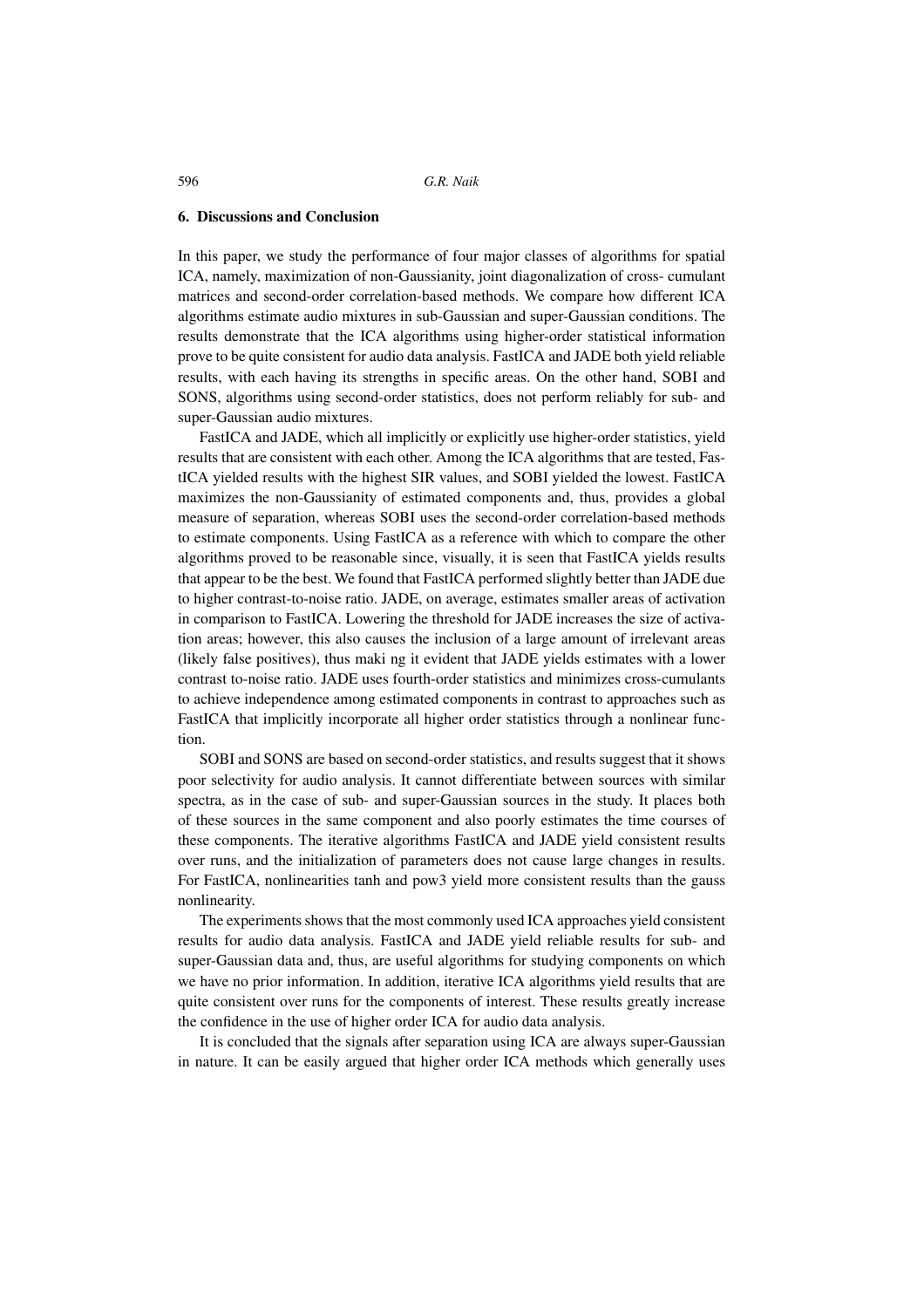Skewness and Kurtosis for source separation are responsible for this. Usage of both Higher and second order ICA methods justifies that by using any ICA methods, the separated sources always remains super-Gaussian.

While sub-Gaussian sources can also be separated, the quality of separation is poor, and the outcome is always a super-Gaussian approximation of the original signal. Hence, a signal such as polyphonic music would be separated into non-polyphonic music and there would be greater emphasis on aspects of the audio such as voice or other super-Gaussian sources. There is a strong impact of the mixing matrix distribution on the quality of source separation. If the mixing matrix is super-Gaussian in nature, the quality of separation is better than when the mixing matrix is sub-Gaussian. The experimental results also showed the significant improvement of the separated sources using Higher order ICA methods as compared to that of Second order ICA methods. In near future, it would be interesting to test the outcome of the research into noisy signals.

#### **References**

- Bell, A.J., Sejnowski, T.J. (1995). An information-maximization approach to blind separation and blind deconvolution. *Neural Computing*, 7(6), 1129–1159.
- Bell, A.J., Sejnowski, T.J. (1997). The "independent components" of natural scenes are edge filters. *Vision Research*, 37(23), 3327–3338.
- Belouchrani, A., Abed-meraim, K., Cardoso, J.F., Moulines, E. (1993). Second order blind separation of temporally correlated sources.
- Belouchrani, A., Abed-Meraim, K., Cardoso, J.F., Moulines, E. (2002). A blind source separation technique using second-order statistics. In: *IEEE Transactions on Signal Processing*, 45(2), pp. 434–444.

Benaroya, L., Bimbot, F.,Gribonval, R. (2006). Audio source separation with a single sensor. In: *IEEE Transactions on Audio, Speech, and Language Processing*, Vol. 14(1), pp. 191–199.

- Blaschke, T., Wiskott, L. (2003). Cubica: independent component analysis by simultaneous third- and fourthorder cumulant diagonalization. *IEEE Transactions on Signal Processing*, 52.
- Cardoso, J. (1998). Blind signal separation: statistical principles. *Proceedings of IEEE*, 9(10), 2009–2025.
- Cardoso, J.F., Souloumiac, A. (1996). Jacobi angles for simultaneous diagonalization. *SIAM Journal, Matrix Analysis and Application*, 17(1), 161–164.
- Choi, S., Cichocki, A., Beloucharni, A. (2002). Second order nonstationary source separation. *Journal of VLSI Signal Processing System*, 32(1/2), 93–104.
- Cichocki, A., Amari, S.-I. (2002). *Adaptive Blind Signal and Image Processing: Learning Algorithms and Applications*. Wiley, New York.
- Cristescu, R., Ristaniemi, T., Joutsensalo, J., Karhunen, J. (2000). Cdma delay estimation using fast ica algorithm. In: *Proceedings of IEEE Internetional Symposium on Personal, Indoor, and Mobile Communications*, Vol. 2, pp. 1117–1120.
- De Martino, F., Gentile, F., Esposito, F., Balsi, M., Di Salle, F., Goebel, R., Formisano, E. (2007). Classification of fmri independent components using ic-fingerprints and support vector machine classifiers. *NeuroImage*, 34, 177–194.
- Dubnov, S., Tabrikian, J., Targan, M.A. (2006). Speech source separation in convolutive environments using space-time-frequency analysis. *EURASIP Journal of Advances in Signal Processing*, 2006(1).
- Eriksson, J., Koivunen, V. (2004). Identifiability, separability, and uniqueness of linear ica models. *Signal Processing Letters*, 11(7), 601–604.
- Foote, J. (199). An overview of audio information retrieval. *Multimedia Systems*, 7(1), 2–10.
- He, T., Clifford, G., Tarassenko, L. (2006). Application of independent component analysis in removing artefacts from the electrocardiogram. *Neural Computing & Applications*, 15(2), 105–116.
- Hyvärinen, A. (1999). Fast and robust fixed-point algorithms for independent component analysis. *IEEE Transactions on Neural Networks*, 10(3), 626–634.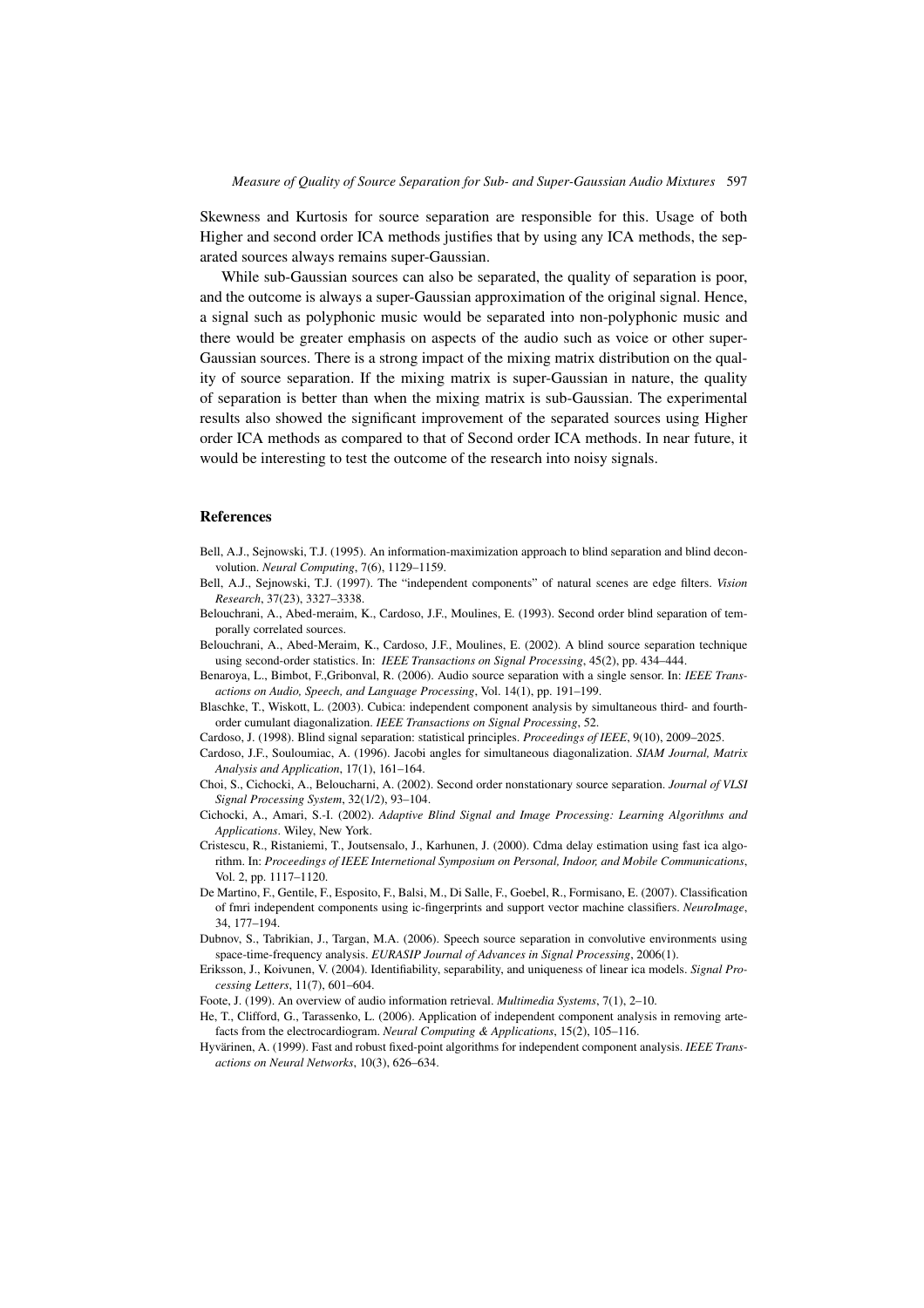- Hyvarinen, A., Karhunen, J., Oja, E. (2001). *Independent Component Analysis*. Wiley-Interscience, New York. Jang, G.-J., Lee, T.-W. (2003). A maximum likelihood approach to single-channel source separation. *Journal*
	- *of Machine Learning Research*, 4, 1365–1392.
- Joho, M., Rahbar, K. (2003). Joint diagonalization of correlation matrices by using Newton methods with application to blind signal separation. In: *Sensor Array and Multichannel Signal Processing Workshop Proceedings*, pp. 403–407.
- Lee, T.W. (1998). *Independent Component Analysis: Theory and Applications*. Kluwer Academic Dordrecht.
- Lee, T.W., Lewicki, M.S., Sejnowski, T.J. (1999). Unsupervised classification with non-Gaussian mixture models using ica. In: *Proceedings of the 1998 Conference on Advances in Neural Information Processing Systems*. MIT Press, Cambridge, pp. 508–514.
- Lee, T.-W., Girolami, M., Bell, A.J., Sejnowski, T.J. (2000). A unifying information-theoretic framework for independent component analysis. *Computers & Mathematics with Applications*, 39(11), 1–21.
- Lipeika, A. (2010). Optimization of formant feature based speech recognition. *Informatica*, 21(3), 361–374.
- Molgedey, L., Schuster, H.G. (1994). Separation of a mixture of independent signals using time delayed correlations. *Physical Review Letters*, 72(23), 3634–3637.
- Moreau, E. (2002). A generalization of joint-diagonalization criteria for source separation. In: *IEEE Transactions on Signal Processing*, 49(3), pp. 530–541.
- Morita, S., Nanri, Y. (2006). Sound source separation of trio using stereo musig sound signal based on independent component analysis. In: *IEEE International Conference on Multimedia and Expo*, pp. 185–188.
- Naeem, M., Brunner, C., Pfurtscheller, G. (2009). Dimensionality reduction and channel selection of motor imagery electroencephalographic data. *Computational Intelligence and Neuroscience*, 5, 1–8.
- Peric, Z.H., Savic, M.S., Dincic, M.R., Denic, D.B., Prascvic, M.R. (2010). Forward adaptation of novel semilogarithmic quantizer and lossless coder for speech signals compression. *Informatica*, 21(3), 375–392.
- Pham, D., Garrat, P., Jutten, C. (1992). Separation of a mixture of independent sources through a maximum likelihood approach. In: *European Signal Processing Conference*, pp. 771–774.
- Saylani, H., Hosseini, S., Deville, Y. (2009). Blind separation of noisy mixtures of non-stationary sources using spectral decorrelation. pp. 322–329.
- Stone, J.V. (2002). Independent component analysis: an introduction. *Trends of Cognitive Science*, 6(2), 59–64.
- Svecko, R., Kotnik, B., Chowdhary, A., Mezgec, Z. (2010). Gsm speech coder indirect identification algorithm. *Informatica*, 21(4), 575–596.
- Tang, A.C., Sutherl, M.T., C.J.M.A. (2005). Validation of sobi components from high-density eeg, *Neuroimage*, 25(2), 539–53.
- Wilson, K. (2007). Speech source separation by combining localization cues with mixture models of speech spectra. In: *Proceedings of the IEEE International Conference on Acoustics, Speech, and Signal Processing*, Vol. 1, pp. 33–36.
- Zarzoso, V., Nandi, A.K. (2002). Blind separation of independent sources for virtually any source probability density function. In: *IEEE Transactions on Signal Processing*, 47(9), pp. 2419–2432.
- Zarzoso, V., Murillo-Fuentes, J.J., Boloix-Tortosa, R., Nandi, A.K. (2006). Optimal pairwise fourth-order independent component analysis. In: *IEEE Transactions on Signal Processing*, 54(8), pp. 3049–3063.
- Ziehe, A., Laskov, P., Nolte, G., Müller, K.R. (2004). A fast algorithm for joint diagonalization with nonorthogonal transformations and its application to blind source separation. *Journal of Machine Learning Research*, 5, 777–800.

Hyvärinen, A., Oja, E. (1997). A fast fixed-point algorithm for independent component analysis. *Neural Computing*, 9(7), 1483–1492.